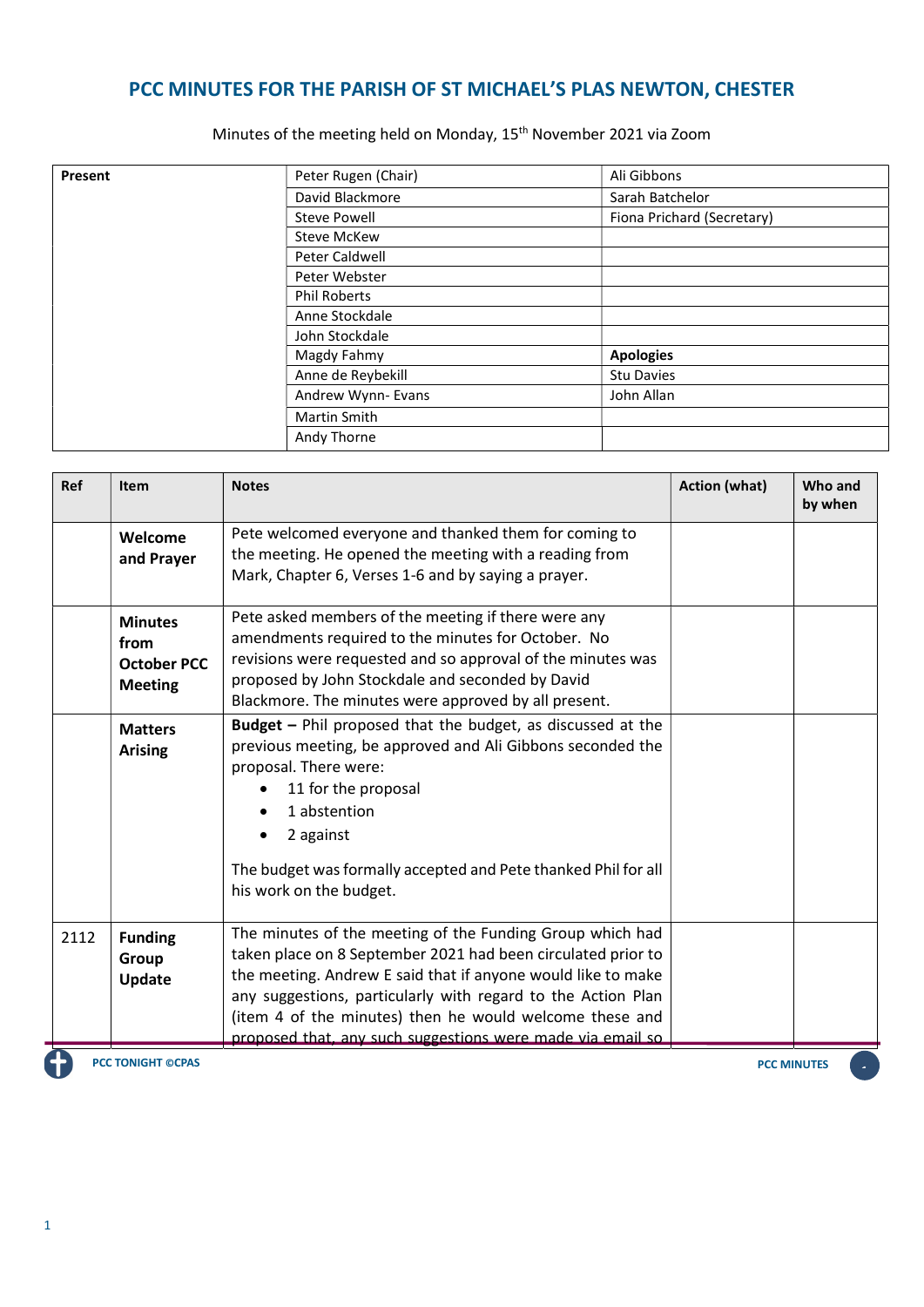| Ref | <b>Item</b> | <b>Notes</b>                                                                                                                                                                                                                                                                                                                                                                                                                                                                                                                                                                                                                                                                                                                                                                                                                                                                                                                                                                                                                                                                                                                                                                                                                                                                                                                                                                                                                                                                                                                                                                                                                                                                                                                                                                                                                                                                                             | <b>Action (what)</b>     | Who and<br>by when        |
|-----|-------------|----------------------------------------------------------------------------------------------------------------------------------------------------------------------------------------------------------------------------------------------------------------------------------------------------------------------------------------------------------------------------------------------------------------------------------------------------------------------------------------------------------------------------------------------------------------------------------------------------------------------------------------------------------------------------------------------------------------------------------------------------------------------------------------------------------------------------------------------------------------------------------------------------------------------------------------------------------------------------------------------------------------------------------------------------------------------------------------------------------------------------------------------------------------------------------------------------------------------------------------------------------------------------------------------------------------------------------------------------------------------------------------------------------------------------------------------------------------------------------------------------------------------------------------------------------------------------------------------------------------------------------------------------------------------------------------------------------------------------------------------------------------------------------------------------------------------------------------------------------------------------------------------------------|--------------------------|---------------------------|
|     |             | that he could discuss them with the Group prior to reporting<br>back to the PCC.<br>A question was raised as to when an appeal would be made to<br>the congregation regarding a review of giving. The following<br>responses were given:<br>We needed to be realistic about our expectations.<br>The last 20 months had been extremely difficult due<br>to Covid and as we were only just emerging from that<br>it did not seem appropriate to make an appeal to the<br>congregation.<br>The Funding Group had been set up to review giving<br>and the members of the group were working as fast<br>as they could.<br>Although Phil had wanted to make an appeal to the<br>$\bullet$<br>congregation before the end of the year this may not<br>be possible this year for the reasons above and<br>because the budget had only just been approved.<br>A suggestion was made that, rather than making a big<br>appeal, that a notice could be put on the notice sheet<br>asking people to review their giving. However, it was<br>argued that people were unlikely to give without a<br>clear objective in mind and, if they did respond to it,<br>this could undermine any attempts to set out a vision<br>and a larger appeal at a later date if people have just<br>increased their giving.<br>Any appeal should be Mission led and not budget led.<br>A question was raised as to how the Funding Group and the<br>Finance Group worked together. A member of the Funding<br>Group said that there was liaison between the Funding Group<br>and the Treasurer. The Treasurer said he would speak to Pete<br>regarding the aims of the Finance Group and would then<br>convene a meeting of the Finance Group.<br>It was queried whether the Finance Group would have the<br>opportunity to review the budget as, previously, the budget<br>would have been reviewed by the Finance Group before being | Phil to speak<br>to Pete | AS SOON<br>as<br>possible |
|     |             | presented to the PCC. It was explained that the budget had<br>already been approved and there had been ample opportunity<br>for all members of the PCC to review it prior to its approval. It<br>was reiterated that, as the past 20 months had been so                                                                                                                                                                                                                                                                                                                                                                                                                                                                                                                                                                                                                                                                                                                                                                                                                                                                                                                                                                                                                                                                                                                                                                                                                                                                                                                                                                                                                                                                                                                                                                                                                                                  |                          |                           |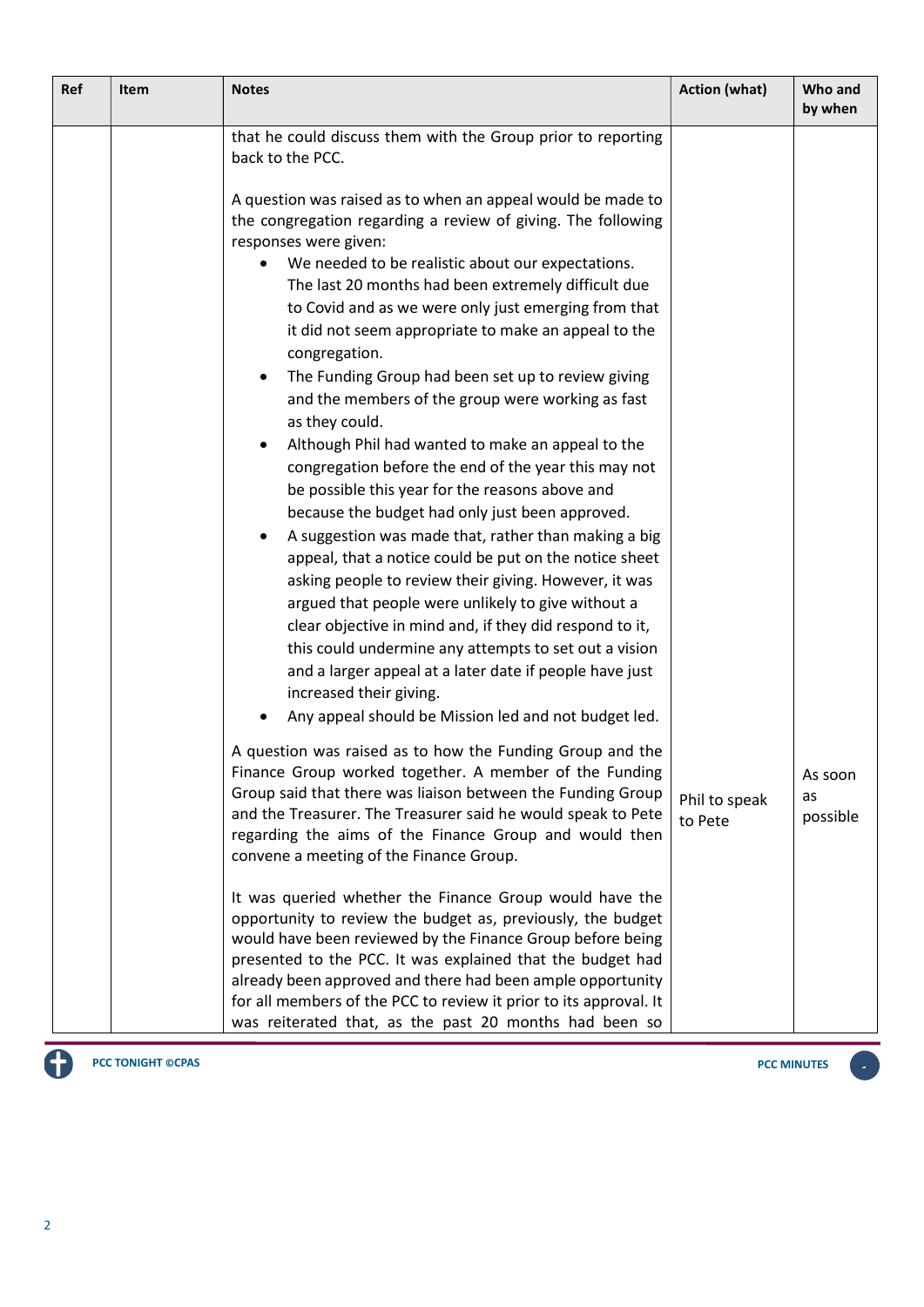| Ref  | Item                         | <b>Notes</b>                                                                                                                                                                                                                                                                                                                                                                                                                                                                                                                                                                                                                                                                                                                                                                                                                                                                                                                                                                                                                                                                                                                                                        | <b>Action (what)</b>     | Who and<br>by when |
|------|------------------------------|---------------------------------------------------------------------------------------------------------------------------------------------------------------------------------------------------------------------------------------------------------------------------------------------------------------------------------------------------------------------------------------------------------------------------------------------------------------------------------------------------------------------------------------------------------------------------------------------------------------------------------------------------------------------------------------------------------------------------------------------------------------------------------------------------------------------------------------------------------------------------------------------------------------------------------------------------------------------------------------------------------------------------------------------------------------------------------------------------------------------------------------------------------------------|--------------------------|--------------------|
|      |                              | difficult, that we needed to have realistic expectations and<br>encourage each other.                                                                                                                                                                                                                                                                                                                                                                                                                                                                                                                                                                                                                                                                                                                                                                                                                                                                                                                                                                                                                                                                               |                          |                    |
| 2113 | Garden<br><b>Maintenance</b> | Pete explained that there had been a suggestion following the<br>last meeting that instead of employing one person to take care<br>of the garden maintenance that a "men/people in sheds"<br>group be set up. The group would be volunteers and the aim<br>would be that besides addressing the maintenance/gardening<br>needs there would also be the opportunity for fellowship<br>within the group. Pete said that he had spoken to Less Ellison<br>and he would be happy to be part of such a group. Pete said he<br>would email others who had been involved in the garden work<br>and see if they would be interested in being part of the group.<br>The jobs required could be decided from week to week.<br>It was suggested that the group would require someone to<br>manage it but it was argued by another member of the PCC<br>that, at their local church, a group such as this had run very<br>successfully for 30 years without having an overall manager.<br>It was also suggested that we would need to "sell" the idea of<br>being in the group. It was proposed that some kind of<br>enticement (such as bacon butties) could be an enticement. | Church                   |                    |
|      |                              | All were in agreement with going ahead and trying to set up a<br>group. Pete said he would send out some emails.                                                                                                                                                                                                                                                                                                                                                                                                                                                                                                                                                                                                                                                                                                                                                                                                                                                                                                                                                                                                                                                    | members to be<br>emailed | Pete               |
| 2114 | <b>Christmas</b><br>Charity  | A member of the Mission Committee said that, besides Pete<br>thinking about which charity the church should support this<br>Christmas, the Mission Committee had also addressed the<br>matter when they had met the previous week. The Mission<br>Committee's proposals were:<br>That they should be delegated the responsibility of<br>٠<br>choosing the charity each year;<br>That the money which was left over from supporting<br>$\bullet$<br>our Mission Partners which previously would have<br>been split between lots of different charities, would<br>this year be split between the local hospice and the<br>local Food Bank.<br>The local Food Bank would also be the focus of the<br>٠<br>church's Christmas appeal and church members could<br>give either cash or practical items. The fact that                                                                                                                                                                                                                                                                                                                                                     |                          |                    |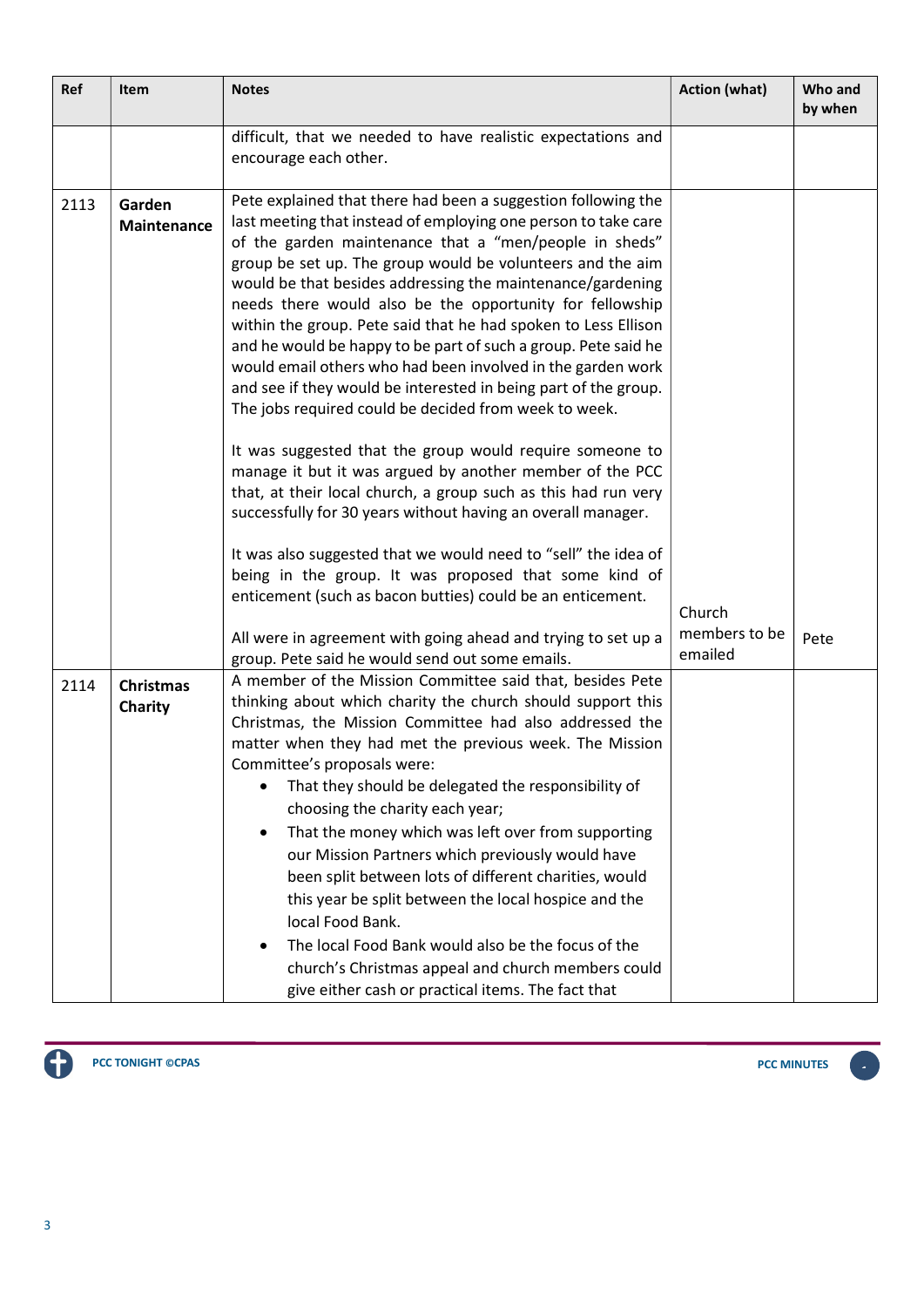| Ref  | Item                | <b>Notes</b>                                                                                                                                                                                                                                                                                                                                                                                                                                                                                                                                                                                                                                                                                                                                                                                                                                                                                                                                                                                                                                                                                                                                                                 | <b>Action (what)</b>                       | Who and<br>by when           |
|------|---------------------|------------------------------------------------------------------------------------------------------------------------------------------------------------------------------------------------------------------------------------------------------------------------------------------------------------------------------------------------------------------------------------------------------------------------------------------------------------------------------------------------------------------------------------------------------------------------------------------------------------------------------------------------------------------------------------------------------------------------------------------------------------------------------------------------------------------------------------------------------------------------------------------------------------------------------------------------------------------------------------------------------------------------------------------------------------------------------------------------------------------------------------------------------------------------------|--------------------------------------------|------------------------------|
|      |                     | practical items could also be donated would help to<br>involve children.                                                                                                                                                                                                                                                                                                                                                                                                                                                                                                                                                                                                                                                                                                                                                                                                                                                                                                                                                                                                                                                                                                     |                                            |                              |
|      |                     | To clarify, the Food Bank would receive:<br>1. Money via the budget;                                                                                                                                                                                                                                                                                                                                                                                                                                                                                                                                                                                                                                                                                                                                                                                                                                                                                                                                                                                                                                                                                                         |                                            |                              |
|      |                     | 2. Cash from people who wished to donate;<br>3. Food from practical donations.                                                                                                                                                                                                                                                                                                                                                                                                                                                                                                                                                                                                                                                                                                                                                                                                                                                                                                                                                                                                                                                                                               |                                            |                              |
|      |                     | All present were happy with the proposals and Pete thanked<br>Steve M and the Mission Committee. He added that he liked<br>the idea that the choice of charity would be reviewed each<br>year.                                                                                                                                                                                                                                                                                                                                                                                                                                                                                                                                                                                                                                                                                                                                                                                                                                                                                                                                                                               |                                            |                              |
| 2115 | <b>Safeguarding</b> | Anne Stockdale said that a safeguarding concern has been<br>raised but she was not permitted to reveal any details and we<br>have followed diocesan policy and protocol and informed the<br>DSA. She added that she had not yet arranged upgraded<br>safeguarding training for the church but she would do so in the<br>new year.                                                                                                                                                                                                                                                                                                                                                                                                                                                                                                                                                                                                                                                                                                                                                                                                                                            | Safeguarding<br>training to be<br>arranged | Anne S in<br>the New<br>Year |
| 2116 | <b>Vicar's Slot</b> | Standing Committee Appointment: Pete explained that he<br>had omitted to appoint the Standing Committee members<br>following the APCM. However, David Blackmore now wished<br>to stand down from the Standing Committee. Pete added that<br>5 people were needed (2 Wardens, the Treasurer, the Vicar<br>and one other). Pete proposed that Ali Gibbons be appointed<br>to the Standing Committee and all present at the meeting were<br>happy with the proposal.<br>Vision/Strategy: Pete said that he was not a great believer in<br>the bureaucracy of strategy and vision making. He reminded<br>members of the GAP process which had run for 4 years and had<br>involved much energy and debate but Pete questioned what<br>effect it had had. Pete went on to say that he did not want to<br>put something down on paper just for the sake of it and he<br>liked to think that there was a strong vision shown in the work<br>done in the church.<br>He went on to say that prior to the pandemic he had laid out 7<br>main areas to focus on and these were:<br>Discipleship<br>$\bullet$<br>Children and Youth<br>Older People<br>The building<br>Outreach<br>Prayer |                                            |                              |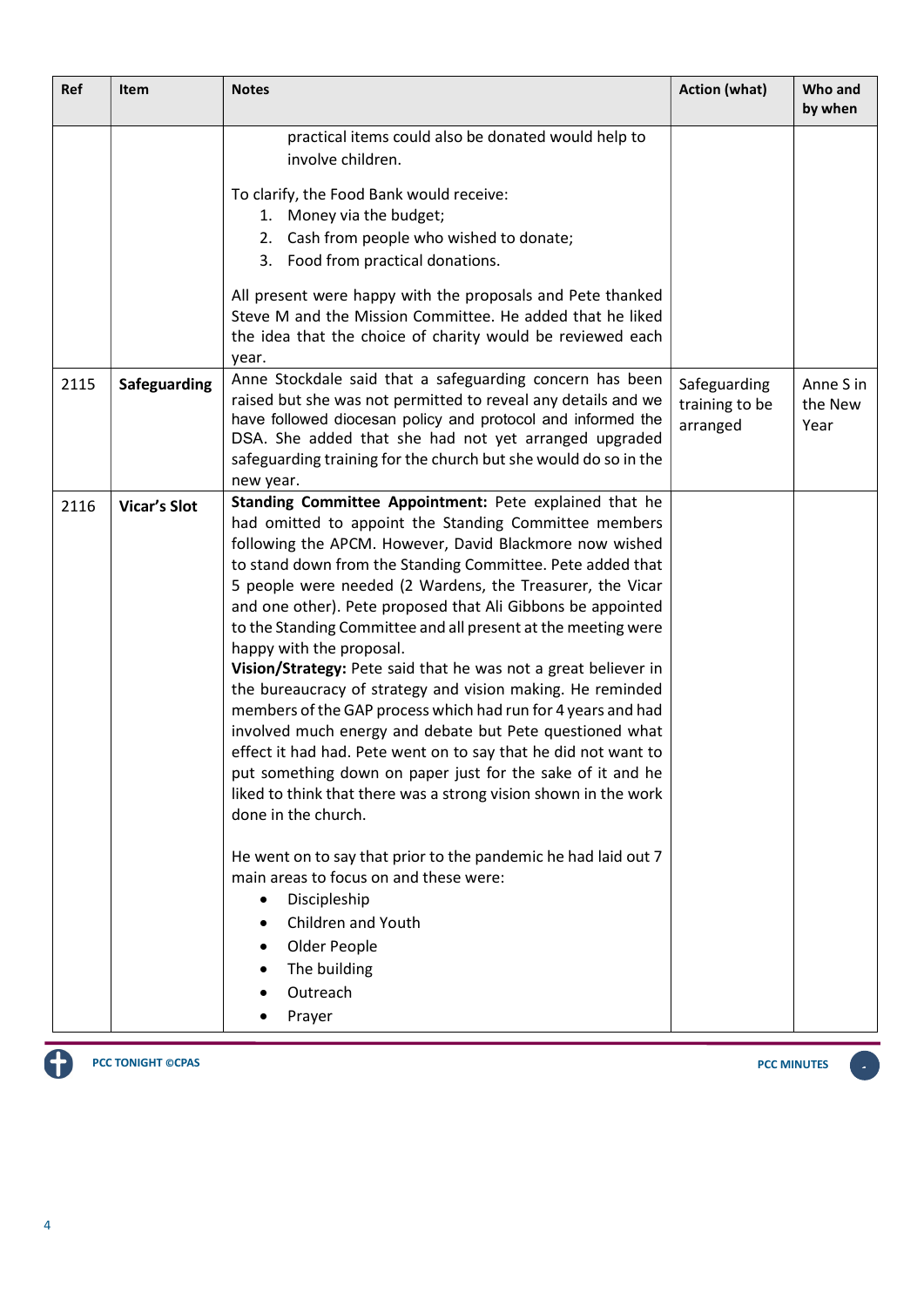| Worship (technical and musical)<br>$\bullet$<br>He reminded members of the meeting that since he had set<br>out those areas there had been a period of upheaval and then<br>at the beginning of 2020 we had just been back at a point<br>where we could go forward when Covid had struck. Prior to<br>Covid there had been a PCC Away Day where the vision had<br>been discussed but since Covid the PCC had been pragmatically<br>focused. Pete went on that now that we were emerging from<br>the crisis, we needed to articulate our vision.<br>it needed to be easily understood and snappy.<br>We needed to think about what was crucially<br>important.<br>We needed to think about the things we were good<br>at and how we could enhance/build on/grow them.<br>We needed to work to our strengths and articulate<br>what we were about.<br>It was queried whether it would be possible to have another<br>Away Days to<br>Pete<br>Away Day. Pete said he thought that was a good idea provided<br>be looked at<br>any talk resulted in action. It was suggested that there was also<br>an Away Day for people in staff groups as discussion via Zoom<br>had its limitations.<br>It was suggested that what was needed at this stage was not a<br>strategy but an action plan.<br>A suggestion was made that 4 of the focus areas be taken by a<br>group of 3-4 people and discussed. Pete said that smaller<br>groups had already been established (eg the Building Group,<br>Community and Outreach Group and the Worship Group) and<br>these groups could suggest action plans.<br>A member of the PCC said that any Vision Statement needed<br>to be no longer than a paragraph.<br>Another member of the PCC reminded the members of the<br>meeting that the PCC, as Trustees, had legal responsibilities<br>and the budget wa a deficit budget. He asked what plans there<br>were for evangelism within the Parish and whether there<br>would be a leaflet drop in the Parish, as had happened in<br>previous years. It was explained that there were several |
|-----------------------------------------------------------------------------------------------------------------------------------------------------------------------------------------------------------------------------------------------------------------------------------------------------------------------------------------------------------------------------------------------------------------------------------------------------------------------------------------------------------------------------------------------------------------------------------------------------------------------------------------------------------------------------------------------------------------------------------------------------------------------------------------------------------------------------------------------------------------------------------------------------------------------------------------------------------------------------------------------------------------------------------------------------------------------------------------------------------------------------------------------------------------------------------------------------------------------------------------------------------------------------------------------------------------------------------------------------------------------------------------------------------------------------------------------------------------------------------------------------------------------------------------------------------------------------------------------------------------------------------------------------------------------------------------------------------------------------------------------------------------------------------------------------------------------------------------------------------------------------------------------------------------------------------------------------------------------------------------------------------------------------------------------------------------------------|
|                                                                                                                                                                                                                                                                                                                                                                                                                                                                                                                                                                                                                                                                                                                                                                                                                                                                                                                                                                                                                                                                                                                                                                                                                                                                                                                                                                                                                                                                                                                                                                                                                                                                                                                                                                                                                                                                                                                                                                                                                                                                             |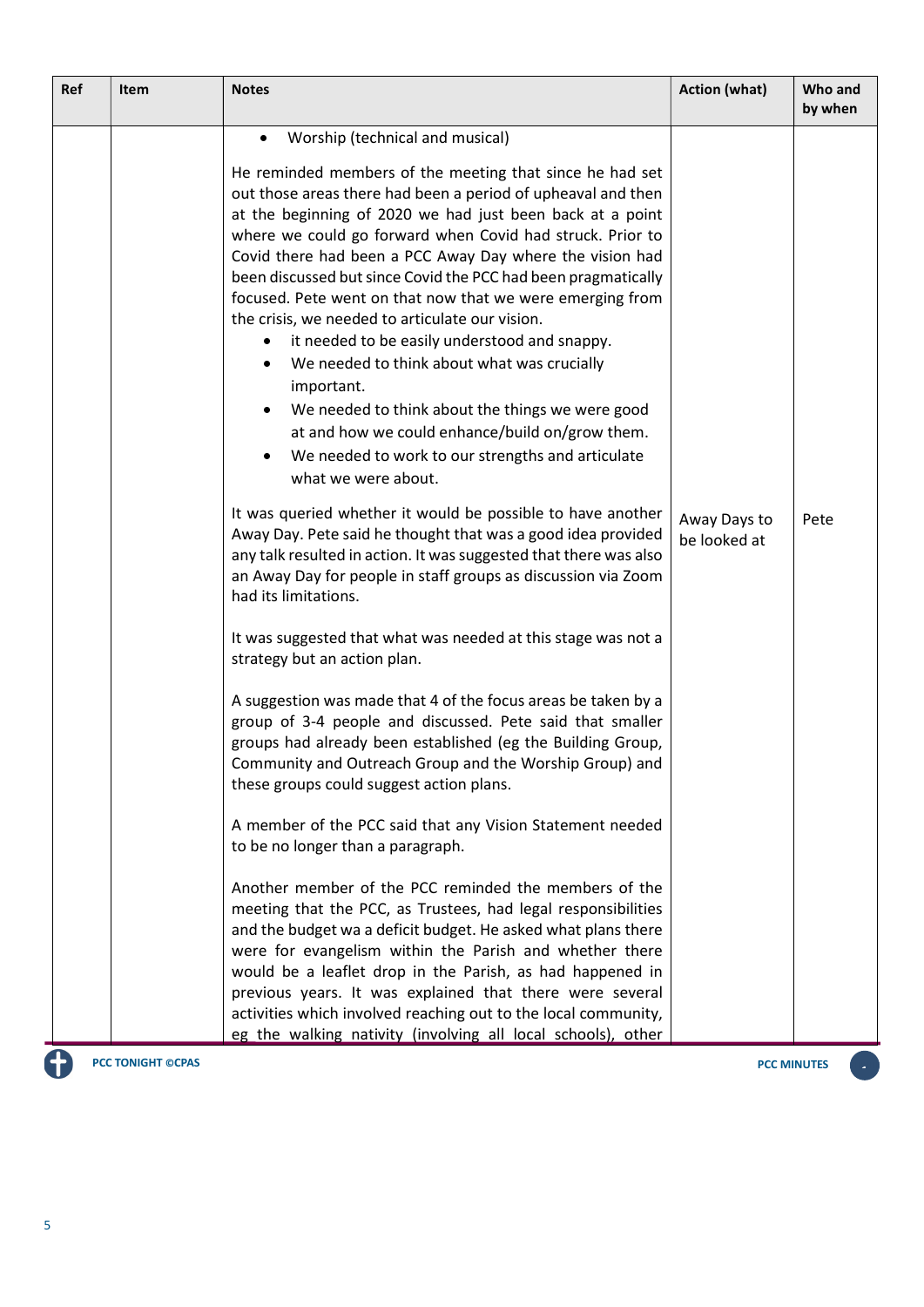| <b>Ref</b> | <b>Item</b> | <b>Notes</b>                                                                                                                                                                                                                                                                                                                                                                | <b>Action (what)</b>                                     | Who and<br>by when                 |
|------------|-------------|-----------------------------------------------------------------------------------------------------------------------------------------------------------------------------------------------------------------------------------------------------------------------------------------------------------------------------------------------------------------------------|----------------------------------------------------------|------------------------------------|
|            |             | connections with schools, Scouts, Cubs, the Café. With regard<br>to the leaflets, it was felt that more traditional methods of<br>communication were costly and not as effective as using social<br>media platforms such as Facebook. A member of the PCC said<br>that it was important to think about how we challenge each<br>other as we go forwards.                    |                                                          |                                    |
|            |             | It was suggested that Pete and the staff team came up with a<br>strap line but Pete said he did not feel that a strap line was the<br>answer.                                                                                                                                                                                                                               |                                                          |                                    |
|            |             | It was suggested that if we had a clearly defined vision then it<br>would help us to decide what we were not going to do ie it<br>would help us to focus.                                                                                                                                                                                                                   |                                                          |                                    |
|            |             | Prayer: It was questioned why prayer meetings had not<br>recommenced following the pandemic. It was argued that<br>some people were still reluctant to come back to church. The<br>point was reiterated that we needed to remind ourselves that<br>we had been through an extremely difficult 20 months and<br>expectations needed to be realistic. Andrew E volunteered to |                                                          |                                    |
|            |             | set up a monthly prayer time which could be in person and also<br>streamed. Anne de Reybekill offered to assist him.                                                                                                                                                                                                                                                        | Monthly<br>Prayer meeting<br>to be set up                | Andrew<br>E/Anne<br>de R           |
|            |             | Another member of the PCC reminded members that PCC<br>prayer meetings prior to the pandemic had not been well<br>attended and PCC members needed to lead by example.                                                                                                                                                                                                       |                                                          |                                    |
|            |             | Christmas: Pete asked members of the PCC to show support<br>for the carols on 8 <sup>th</sup> December and the walking nativity on the<br>12 <sup>th</sup> December.                                                                                                                                                                                                        | Support for<br>Christmas<br>events                       | <b>PCC</b>                         |
|            |             | Yearly PCC Agenda: Pete said that it had been suggested that<br>there was a set yearly agenda for the PCC with reports from<br>different groups as set times in the year. Alongside this, there<br>would be time to discuss special items.                                                                                                                                  |                                                          |                                    |
|            |             | It was agreed that a set yearly agenda would help to keep the<br>PCC focused and it was generally agreed that it was a sensible<br>idea. Pete said he would put something together with the<br>Standing Committee and email round their proposed agenda.                                                                                                                    | Yearly Agenda<br>to be drawn up<br>and emailed to<br>PCC | Pete/<br>Standing<br>Committ<br>ee |